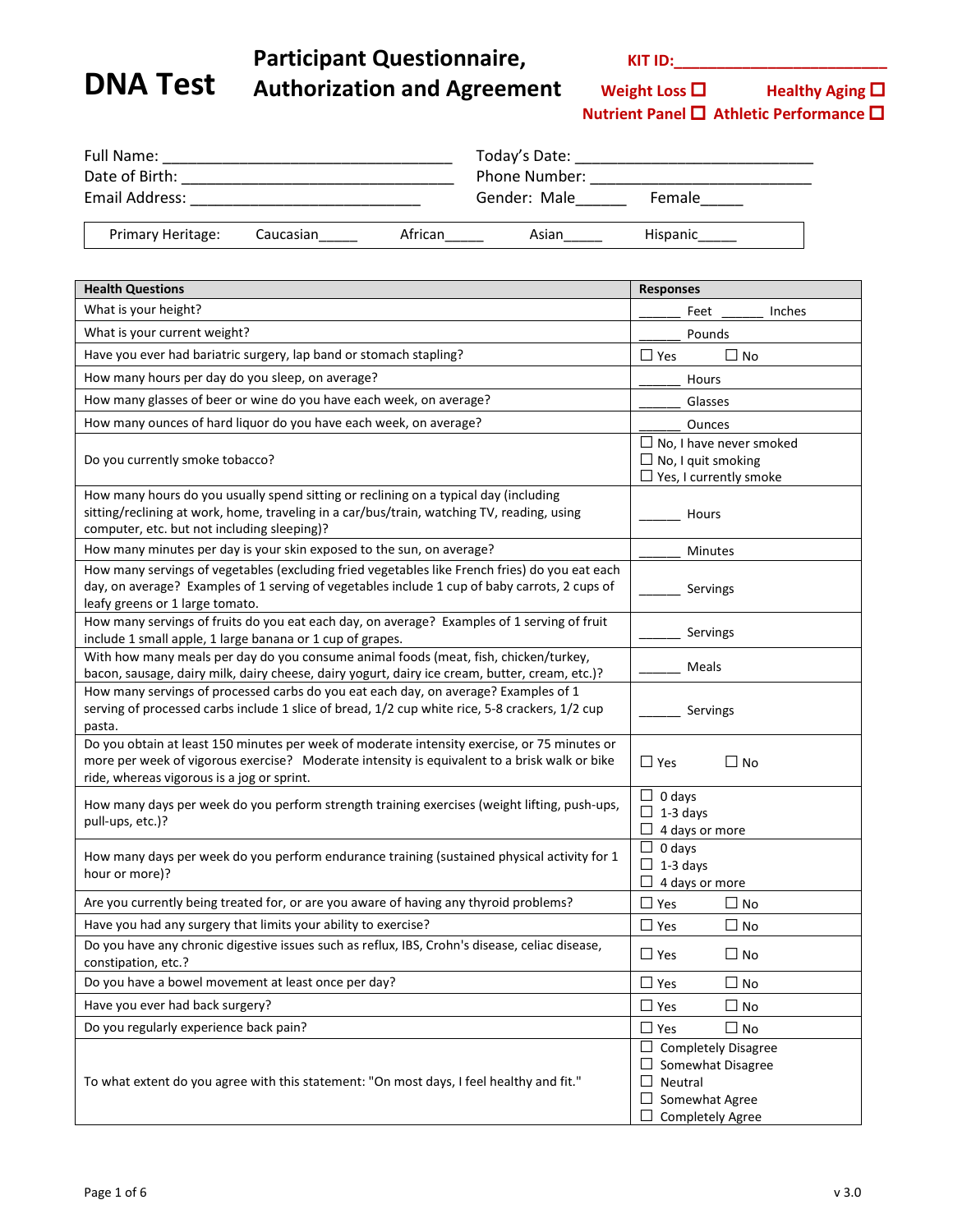| To what extent do you agree with this statement: "On most days, I am happy with my energy<br>level."                    | <b>Completely Disagree</b><br>Somewhat Disagree<br>Neutral<br>Somewhat Agree<br><b>Completely Agree</b> |
|-------------------------------------------------------------------------------------------------------------------------|---------------------------------------------------------------------------------------------------------|
| To what extent do you agree with this statement: "On most days, I feel rested when I get out<br>of bed in the morning." | <b>Completely Disagree</b><br>Somewhat Disagree<br>Neutral<br>Somewhat Agree<br><b>Completely Agree</b> |

## **Participant Authorization and Agreement**

### **1. Acceptance of Terms**

Your healthcare/wellness provider's ("Provider") recommendation that you use Company's Products ("Products") is subject to the terms of this Agreement between you, Company and your Provider. Your use of the Products as recommended by your Provider includes, but is not limited to a) submitting a saliva sample ("Sample") for DNA extraction and processing, b) uploading a digital version of your Genetic Information, and c) interacting with it, on the Company website.

### **2. Description of the Products**

The Products may include access to the Company website and personal genotyping products, including the collection and analysis of your Sample. You acknowledge and agree that the Products are provided "AS IS" and are based on the current state of the art of genetic research and technology in use by Company and as recommended by your Provider at the time of the purchase or viewing. Provider will supply you with a saliva sample collection kit with an address label for shipment of the kit to the lab. At the lab, genomic DNA will be isolated and a portion used for genotyping (the "Test"). The Sample will be destroyed within 45 calendar days of data delivery. Based upon your DNA, the online health survey and the DNA test results from our chosen list of genes, proprietary interpretation algorithms will be used to develop a recommended solution protocol relevant to the health management program recommended by Provider. These recommendations will be available online through the Company client portal and/or delivered by Provider through a customized, full-color personal report detailing your DNA test results, interpretation of those results, and tailored recommendations for the relevant health management program. Some of these recommendations may involve vitamins and/or nutritional products. Such recommendations are provided for informational purposes only and have not been evaluated or approved by the FDA. Vitamins and nutritional supplements are not intended to diagnose, treat, cure, or prevent any disease or illness.

#### **3. Risks and Considerations Regarding Company Products**

Although based on scientific research, Products and results provided by Company and Provider in any format, (including genetic findings and probabilities) shall not be relied upon by you or any other person to diagnose, treat or prevent any disease or health condition.You should consult with a physician or other appropriate health care professional regarding the diagnosis, treatment and prevention of any disease or health condition. No patient/physician relationship between you and Company is created through your use of the Products.

The laboratory may not be able to process your Sample, and the laboratory process may result in errors. The laboratory may not be able to process your Sample if your saliva does not contain a sufficient volume of DNA, you do not provide enough saliva, or the results from processing do not meet our standards for accuracy. If the initial processing fails for any of these reasons, Company will reprocess the same Sample at no charge to you.

**Company Products are for informational and educational use only. They do not provide medical advice.** The Genetic Information provided by Company for its wellness solution protocols are not meant to provide any medical advice. Consult your physician if you have any medical concerns.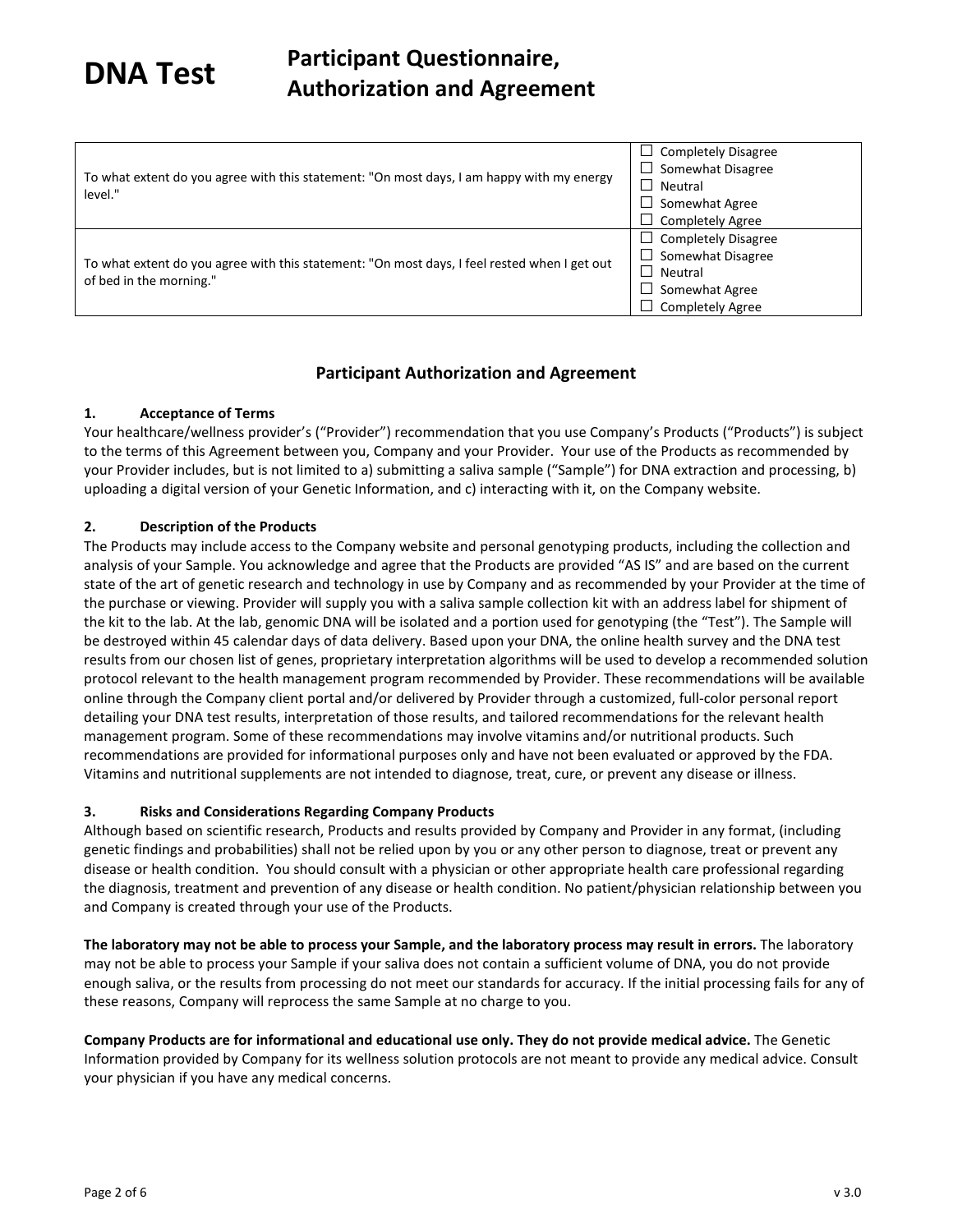### **4. User Representations and Prerequisites**

By accessing Company Products, you represent the following:

- A. You give permission to Company, its affiliates, contractors, successors and assignees to perform genotyping Products on the DNA extracted from your Sample and you specifically request Company to disclose the results of analyses performed on your DNA to you and Provider.
- B. You are eighteen (18) years of age or older.
- C. Any sample you provide contains only your saliva and not that of someone else.
- D. You are not an insurance company or an employer attempting to obtain information about an insured person or an employee.
- E. You understand that all your Personal Information will be stored in Company databases and will be processed in accordance with the Company Privacy Policy.
- F. You understand that by providing a Sample, having your Genetic Information processed, accessing your Genetic Information, or providing Self-Reported Information, you acquire no rights in any intellectual property, research or commercial products that may be developed by Company or its collaborating partners or contractors. You specifically understand and acknowledge that you will not receive compensation for any research or commercial products that include or result from your Sample, Genetic Information or Self-Reported Information.
- G. You have the authority, under the laws of the state or jurisdiction in which you reside, to provide these representations. In case of a breach of any one or more of these representations, Company has the right to suspend or terminate your account and refuse any and all current or future use of the Products (or any portion thereof) to you and you will defend and indemnify Company and its affiliates against any liability, costs, or damages arising directly out of your breach of these representations.

#### **5. Company's Proprietary Rights**

You acknowledge and agree that Company (or Company's licensors, as applicable) own all legal right, title, and interest in and to the Products, any Sample, intellectual property rights (including but not limited to patents) which subsist in the Products or Sample (whether those rights happen to be registered or not, and wherever in the world those rights may exist). You further acknowledge that the Products may contain information which is designated confidential by Company and that you shall not disclose such information without Company's prior written consent.

Company logos and product and service names are trademarks of Company and these marks together with any other Company trade names, service marks, logos, domain names, and other distinctive brand features are the **"**Company Brand**"**. You agree not to display, or use in any manner, any Company Brand.

#### **6. Disclaimer of Warranties**

YOU EXPRESSLY ACKNOWLEDGE AND AGREE THAT: (1) YOUR USE OF THE PRODUCTS ARE AT YOUR RISK. THE PRODUCTS ARE PROVIDED ON AN "AS IS" AND "AS AVAILABLE" BASIS. COMPANY EXPRESSLY DISCLAIMS ALL WARRANTIES OF ANY KIND, WHETHER EXPRESS OR IMPLIED, INCLUDING, BUT NOT LIMITED TO, THE IMPLIED WARRANTIES OF MERCHANTABILITY, FITNESS FOR A PARTICULAR PURPOSE, AND NON-INFRINGEMENT. (2) COMPANY MAKES NO WARRANTY THAT (a) THE PRODUCTS WILL MEET YOUR REQUIREMENTS; (b) THE PRODUCTS WILL BE UNINTERRUPTED, TIMELY, UNFAILINGLY SECURE, OR ERROR-FREE; (c) THE RESULTS THAT MAY BE OBTAINED FROM THE USE OF THE PRODUCTS WILL BE ACCURATE OR RELIABLE; (d) THE QUALITY OF ANY PRODUCTS, PRODUCTS, INFORMATION, OR OTHER MATERIAL PURCHASED OR OBTAINED BY YOU THROUGH THE PRODUCTS WILL MEET YOUR EXPECTATIONS OR (e) ANY ERRORS IN THE SOFTWARE WILL BE CORRECTED. (3) YOU WILL BE SOLELY RESPONSIBLE FOR ANY DAMAGE TO YOUR COMPUTER SYSTEM OR LOSS OF DATA THAT RESULTS FROM ANY MATERIAL DOWNLOADED OR OTHERWISE OBTAINED THROUGH THE USE OF THE PRODUCTS UNLESS COMPANY IS NEGLIGENT IN ITS MAINTENANCE OF THE MATERIAL AND SHOULD HAVE OTHERWISE REASONABLY KNOWN THE MATERIAL WAS CORRUPT OR CONTAINED A VIRUS. (4) NO ADVICE OR INFORMATION, WHETHER ORAL OR WRITTEN, OBTAINED BY YOU FROM COMPANY OR THROUGH OR FROM THE PRODUCTS SHALL CREATE ANY WARRANTY NOT EXPRESSLY STATED IN THE TERMS OF SERVICE. (5) COMPANY DOES NOT CONTROL OR ENDORSE ANY ACTIONS RESULTING FROM YOUR PARTICIPATION IN THE PRODUCTS AND, THEREFORE, COMPANY SPECIFICALLY DISCLAIMS ANY LIABILITY WITH REGARD TO ANY ACTIONS RESULTING FROM YOUR USE, TRANSMISSION TO THIRD PARTIES OR PARTICIPATION IN THE PRODUCTS UNLESS OTHERWISE SPECIFIED IN THIS DOCUMENT.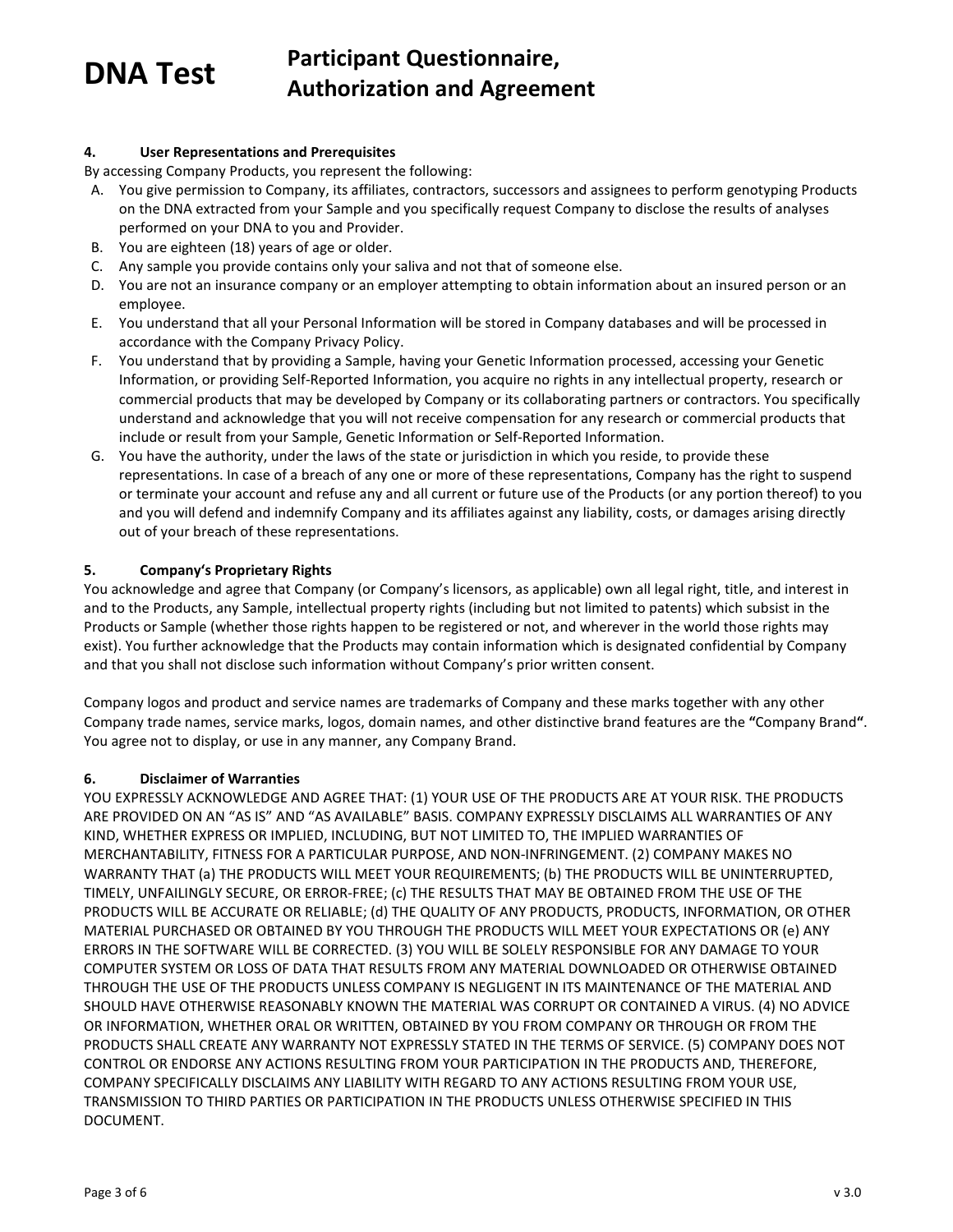### **7. Limitation of Liability**

WITHIN THE LIMITS ALLOWED BY APPLICABLE LAWS, YOU EXPRESSLY ACKNOWLEDGE AND AGREE THAT COMPANY SHALL NOT BE LIABLE FOR ANY DIRECT, INDIRECT, INCIDENTAL, SPECIAL, CONSEQUENTIAL, OR EXEMPLARY DAMAGES, INCLUDING BUT NOT LIMITED TO, DAMAGES FOR PERSONAL INJURY, LOSS OF PROFITS, GOODWILL, USE, OR DATA OR OTHER INTANGIBLE LOSSES (EVEN IF COMPANY HAS BEEN ADVISED OF THE POSSIBILITY OF SUCH DAMAGES), RESULTING FROM: (a) THE USE OR THE INABILITY TO USE THE PRODUCTS; (b) ANY ACTION YOU TAKE BASED ON THE INFORMATION YOU RECEIVE IN THROUGH OR FROM THE PRODUCTS, (c) YOUR FAILURE TO KEEP YOUR PASSWORD OR ACCOUNT DETAILS SECURE AND CONFIDENTIAL, (d) THE COST OF PROCUREMENT OF SUBSTITUTE GOODS AND PRODUCTS RESULTING FROM ANY GOODS, DATA, INFORMATION, OR PRODUCTS PURCHASED OR OBTAINED OR MESSAGES RECEIVED OR TRANSACTIONS ENTERED INTO THROUGH OR FROM THE PRODUCTS; (f) THE IMPROPER AUTHORIZATION FOR THE PRODUCTS BY SOMEONE CLAIMING SUCH AUTHORITY; or (g) STATEMENTS OR CONDUCT OF ANY THIRD PARTY ABOUT THE PRODUCTS.

#### **8. Privacy Policy**

Our Privacy Policy is designed to help you better understand how we collect, use, store, process, and transfer your Personal Information when operating our computer systems, website, mobile apps, software and other Products (collectively "**Services**"). The following are our core privacy principles:

- A. We collect and handle information, including Personal Information, (i) to provide, analyze and improve our Products, (ii) as we reasonably believe is permitted by laws and regulations, such as for marketing and advertising purposes, and (iii) as reasonably necessary to comply with laws and regulations, and to protect the security and safety of our company, employees, customers and others.
- B. We will not sell, lease, or rent your individually identifiable information (i.e., information about a single individual's genotypes or other traits/characteristics) to any third party or to a third party for research purposes without your consent.
- C. We understand and respect the sensitive nature of the information you may provide to us, including information about your genetic characteristics, health survey, etc. To that end, we strive to be transparent in our collection, use and disclosure of this information and to ask for your consent to share such sensitive information with our third party laboratory. Please see below to learn more about our sharing and consent practices.

#### **What information we collect:**

#### **A. Information you provide directly to us**

- **Registration Information.** When you register an account with us or purchase our Products, we collect personal information, such as your name, date of birth and contact information such as your email and phone number.
- **Self-Reported Information.** We ask you to provide us with additional information about yourself through our health survey.
- **Testimonials.** We may ask that customers post customer testimonials either on our website or in other online or offline formats. Customer testimonials may contain personal information and it is our policy to request consent from customers in advance of using testimonials. If you wish to update or delete your testimonial, you can contact us at privacy@geneticdirection.com.
- **Customer service.** When you contact our Customer Service or correspond with us about our Service, we collect information to: track and respond to your inquiry; investigate any breach of our Privacy Statement or applicable laws or regulations; and analyze and improve our Products.

#### **B. Information related to our genetic testing Products**

• **Swab sample storage.** To use our genetic testing Products, you or your Provider must purchase a Company swab kit, register an online account, and ship your swab sample to our third-party laboratory. Once received, your saliva sample will be identified by its unique barcode. The barcode label identifies you to us but not to our third-party laboratory. Unless you choose to store your sample with Company your saliva samples and DNA are destroyed within 45 calendar days after the laboratory completes its work, unless the laboratory's legal and regulatory requirements require it to maintain physical samples.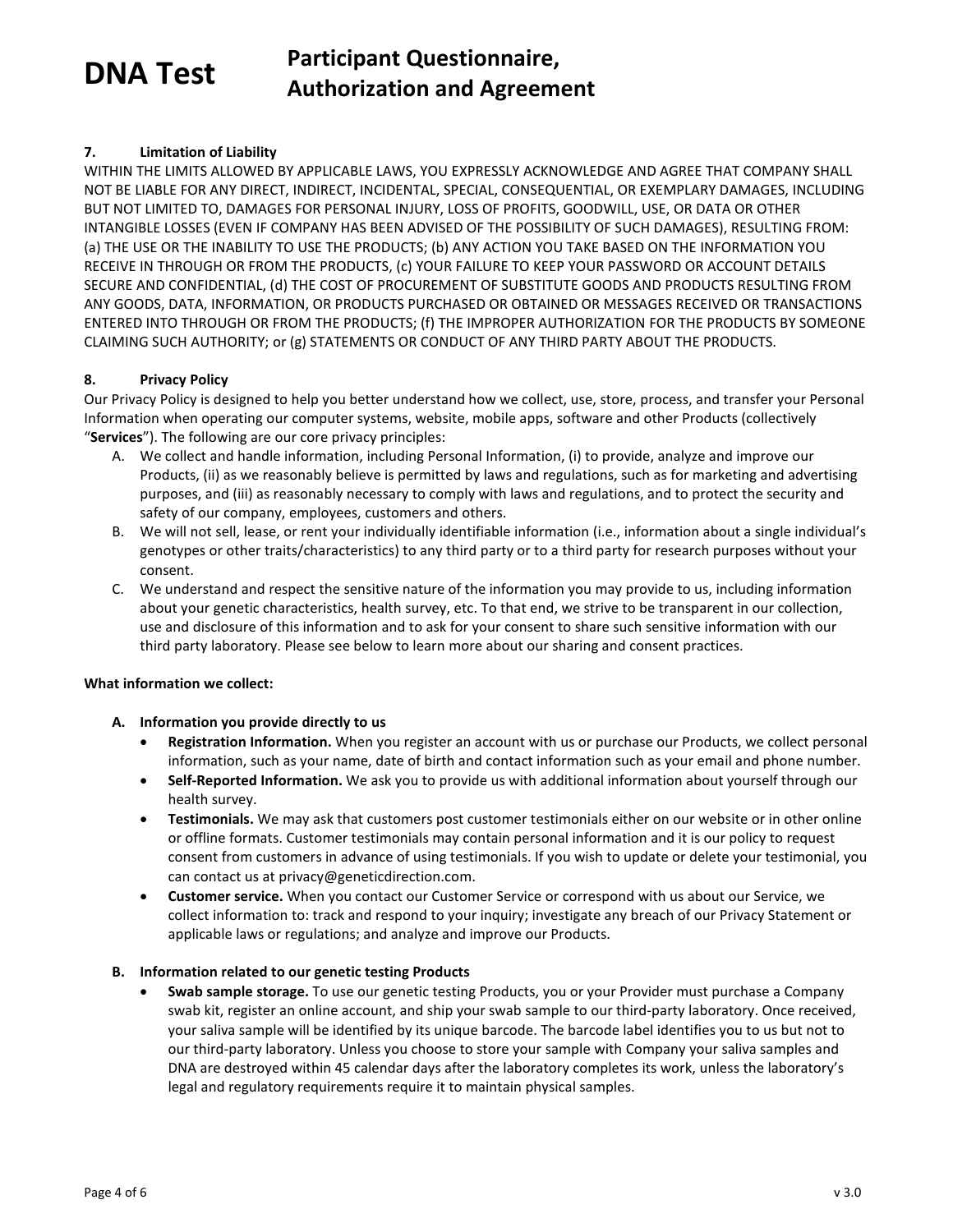• **Genetic Information.** Genetic Information refers to features of your DNA that distinguish you from other people (e.g. the As, Ts, Cs, and Gs at particular locations in your genome) and is generated when we analyze and process your saliva sample. Genetic Information includes the results information reported to you and your Provider.

#### **Authorization**. **You authorize and acknowledge that Company and/or your Provider will do the following:**

**A. How we use and share information.** Company will use and share your personal information with third parties only in the ways that are described in this Privacy Policy.

**B. Using information to provide, analyze and improve our Products.** We use the information described above to operate, provide, analyze and improve our Products. These activities may include, among other things, using your information in a manner consistent with other commitments in this Privacy Policy, to:

- open your account, enable purchases and process payments, communicate with you, and implement your requests;
- conduct analytics to improve and enhance our Products;
- offer new products or Products to you, including through emails, promotions or contests;
- conduct surveys or polls, and obtain testimonials;
- process and deliver your genetic testing results and solution recommendations;
- perform research & development activities, which may include, for example, conducting data analysis and research in order to develop new or improve existing products and services, and performing quality control activities.

#### **C. Information we share with third parties:**

- General service providers. We share the swab with your saliva with our third-party laboratory to process and analyze your saliva sample for purposes of generating your Genetic Information. NOTE: Our service providers act on Company's behalf. While we implement procedures and contractual terms to protect the confidentiality and security of your information, we cannot guarantee the confidentiality and security of your information due to the inherent risks associated with storing and transmitting data electronically.
- Aggregate information. We may share aggregate information with third parties, which is any information that has been stripped of your Registration Information (e.g., your name and contact information) and aggregated with information of others so that you cannot reasonably be identified as an individual ("Aggregate Information"). This Aggregate Information is different from "individual-level" information. Individual-level Genetic Information or health survey information consists of data about a single individual's genotypes or other traits/characteristics information. We do not share such individual-level information with any third parties without your consent.
- Company does not share Genetic Information with employers or health insurance providers. You are protected under the Genetic Information Nondiscrimination Act (GINA) of 2008.
- Company will ask for your consent/authorization to share individual-level Genetic Information with any third party, other than our lab provider or your Provider, as necessary for us to provide the Products to you.

#### **D. Disclosures required by law**

Under certain circumstances your information may be subject to disclosure pursuant to judicial or other government subpoenas, warrants, or orders, or in coordination with regulatory authorities. Company will preserve and disclose any and all information to law enforcement agencies or others if required to do so by law or in the good faith belief that such preservation or disclosure is reasonably necessary to: (a) comply with legal or regulatory process (such as a judicial proceeding, court order, or government inquiry) or obligations that Company may owe pursuant to ethical and other professional rules, laws, and regulations; (b) enforce the Company and other policies; (c) respond to claims that any content violates the rights of third parties; (d) protect the rights, property, or personal safety of Company, its employees, its users, its clients, and the public or (e) respond to an emergency which we believe in the good faith requires us to disclose information to assist in preventing the death or serious bodily injury of any person. To the extent administratively practicable, Company shall provide notice of such disclosure request to you before providing